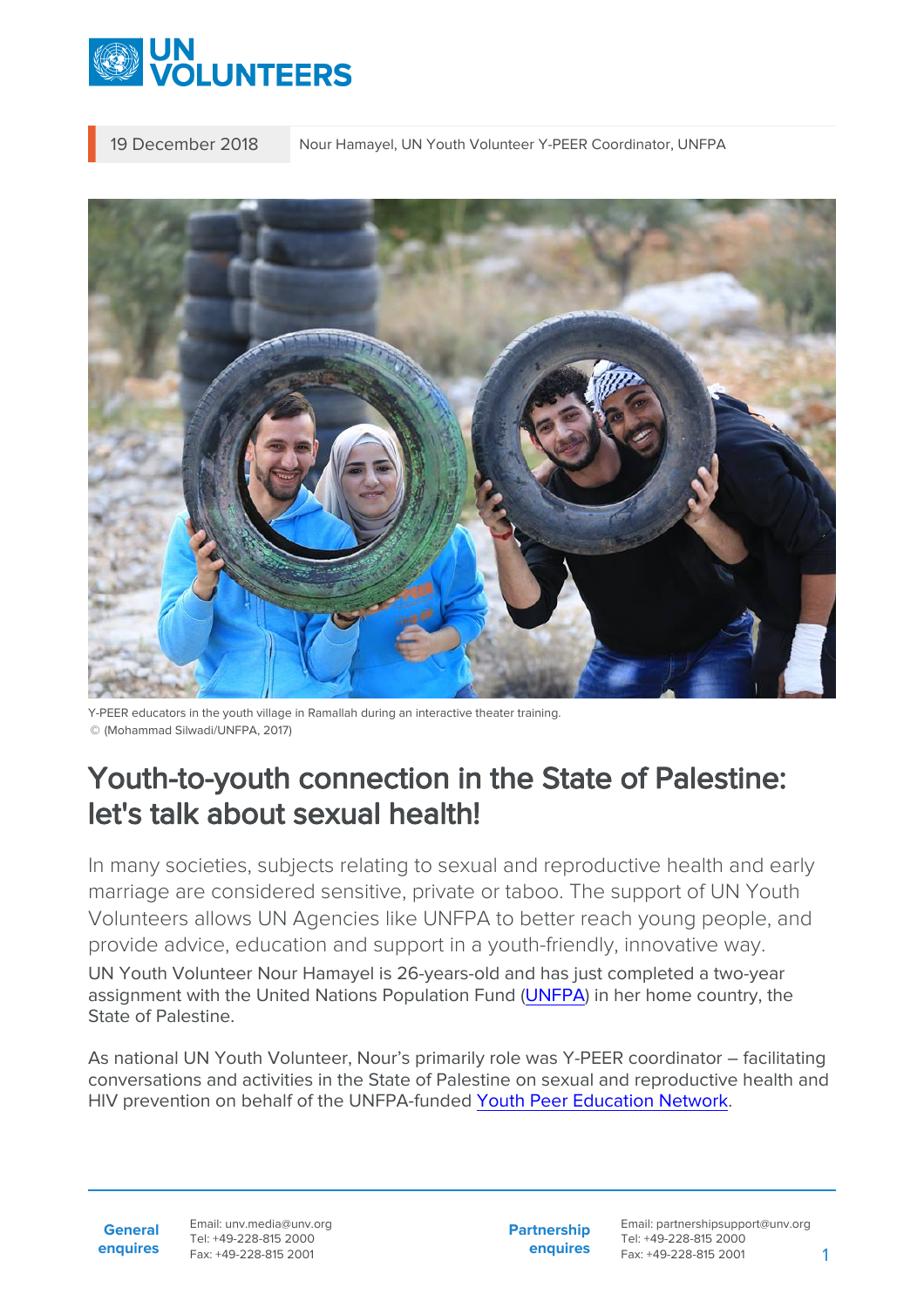

The [Y-PEER Network](http://www.y-peer.org/) is active in 52 countries throughout the world. Its unique approach consists in alternative methods of education, such as theater-based techniques, role games and simulations.

In Palestinian society, most subjects relating to sexual and reproductive health, and early marriage, are considered sensitive, private or taboo. UN Youth Volunteers allow UNFPA to discuss these topics with young people, and provide practical advice, education and support. --Noor Hamayel, UN Youth Volunteer Y-PEER Coordinator, UNFPA, State of Palestine

## UN Youth Volunteer Noor Hamayel during Y-PEER's actvities for the global 10 days of activism campaign against poverty and sustainable developement (Mohammad Silwadi/UNFPA 2017)

Together with her colleagues, last year Nour reached 5,000 young people in schools and universities, 65 per cent of whom were from vulnerable communities: adolescent girls from refugee camps and Bedouin communities in the West Bank, East Jerusalem and the Gaza Strip.

From combating gender based-violence and child marriage to reporting on successes and challenges, developing innovative solutions to hosting information sessions on sensitive subjects, Nour has spent a considerable part of her two-year posting delivering impact to her community.

UN Youth Volunteers can play a unique and vital role for UN entities, particularly when it comes to strengthening existing youth-led programmes. Youth volunteers ensure youth perspectives and voices are incorporated and heard at every level. They connect with marginalized groups and engage at-risk young people more directly and effectively.

Through UNFPA, Noor cooperated with three Palestinian partner non-governmental organizations: [Save Youth Future Society](https://www.syfpal.org/) (Gaza), [Sharek Youth Forum](http://www.sharek.ps/) (West Bank) and [Burj](http://www.burjalluqluq.org/home/) [Al-Luqluq Social Centre Society](http://www.burjalluqluq.org/home/) (East Jerusalem).

# One of my best experiences was digitally bringing together youth

**General enquires** Email: unv.media@unv.org Tel: +49-228-815 2000 Fax: +49-228-815 2001

**Partnership enquires**

Email: partnershipsupport@unv.org Tel: +49-228-815 2000 Fax: +49-228-815 2001 2